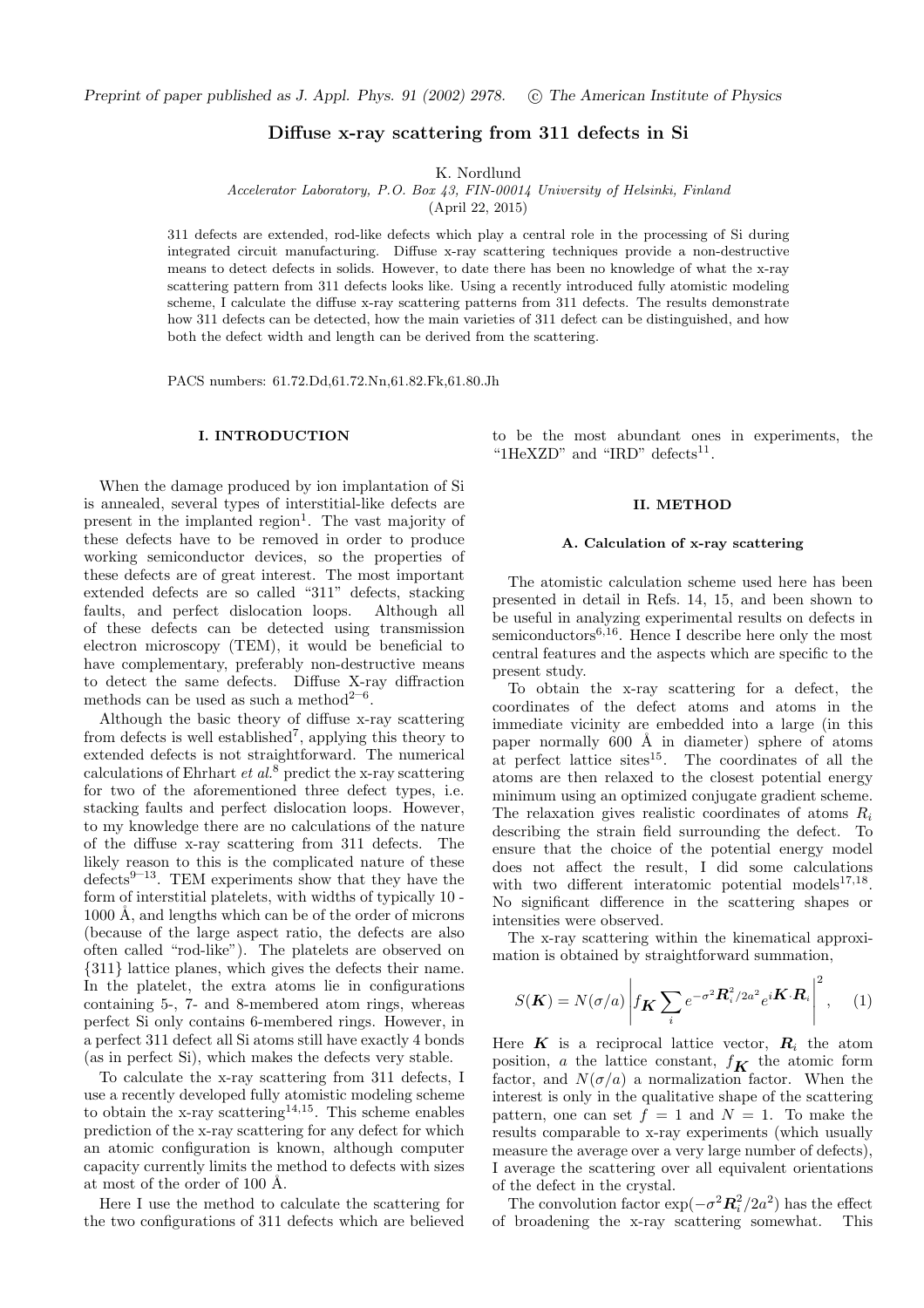complicates quantitative comparison of scattering intensities with experiments. By using a normalizing factor  $N(x) = \sqrt{2x^3/(4\pi\sqrt{\pi})}$  the three-dimensional integral of the Bragg peaks becomes independent of  $\sigma$  (since the Bragg peak is practically symmetric about the maximum, this integral can be evaluated from a one-dimensional scan over the peak). But I found that the integral over the diffuse scattering intensity still may depend on σ, probably because the convolution factor can affect the complex streak patterns obtained in this work in a different manner from that of the Bragg peaks. But if the resolution of the experiments is known, the calculations could be carried out with the same convolution factor. In that manner the ratio between the integrated diffuse intensity and the integrated Bragg peak intensities could be used for a comparison with experimental intensities.

I emphasize that the convolution factor does not affect the qualitative shape of the scattering discussed in sections III A - III C, but has to be considered when studying the quantitative defect size effects, section III D.

Unless otherwise mentioned, the calculations in this paper have been carried out using  $\sigma = 0.1$ , which was about the smallest value for which no artificial truncation ripples<sup>19</sup> were observed anywhere in the scattering patterns for the 600 Å diameter atom spheres.

### B. 311 defect structures

In this work, I used defect coordinates calculated by Parisini and Bourret<sup>11</sup> as the seed defect configuration in the calculations. I focused on two configurations, the "IRD" and "1HexZD" defects, which were shown to be the lowest-energy one within the model used, and agree well with experimental observations on 311 defects<sup>20,11</sup>. The nature of these defects is illustrated schematically in Fig. 1 (for an atomic picture, see Ref. 11). In the figure, the thick dashed line indicates where the interstitial atoms are in the core of the defect. The other lines indicate the crystal directions in and perpendicular to the defect plane. In the IRD defect, the interstitial atoms lie in a single (113) crystal plane. In the 1HexZD defect the extra atoms lie in a zig-zag pattern, with interstitial atoms alternatingly on  $(113)$  and  $(\overline{113})$  planes. The net effect then is that the 1HexZD plane on average is perpendicular to a  $\langle 100 \rangle$  crystal direction. In both cases, the defect "length" direction is a  $\langle 110 \rangle$  direction, whereas the "width" directions are different. The thickness of the atom plane with interstitials is only a few atom planes.

The 311 cells of Parisini and Bourret have lengths of only about 4 Å, and widths of 30 Å (1HexZD) and 50 Å (IRD). In their modeling, the defects were repeated periodically to infinity. In this study, I repeated the seed cells periodically a finite number of times to obtain different widths  $w$  and lengths  $l$  of the defect. This gave seed cells of varying sizes, which where then embedded into perfect Si crystal as usual in the x-ray calculation. This way, the model describes realistically real finitesized 311 defects. The embedding was done in such a way that no atoms in the 311 defect plane initially came unrealistically close to atoms in the surrounding perfect lattice. The conjugate gradient energy relaxation then moved the atoms to the closest minimum. I also performed MD annealing at 600 K on one cell, which did reduce the number of coordination defects at the edges of the 311 defect. However, the effect on the xray scattering pattern was negligible.

In reality, the 311 defects are not necessarily perfect, but may contain defects and impurities in their structure. At high concentrations these defects in the 311 defect could affect the scattering pattern, but I do not explore this issue in the present paper.

#### III. RESULTS

In the following, I always use unitless Miller indices  $($ "(hkl)" notation) to present the results. Since carrying out an exhaustive search of reciprocal space would be prohibitively expensive computationally, I focus on a few Bragg peaks and planes in reciprocal space, which are frequently studied in experiments as well.

To give an impression of the overall scattering pattern, I illustrate in Fig. 2 a) and b) the scattering from an IRD and 1HexZD defects, both with a size of about  $100 \times$ 100 Å<sup>2</sup>. It is readily apparent that there is significant structure in the scattering outside the Bragg peaks, with pronounced streak-like features. I next discuss in detail the scattering patterns emanating from these two defects. I focus on the 111 peak, but also mention features around other peaks.



FIG. 1. Schematic illustration of the orientation of the planes containing interstitial atoms in 311 defects. The plane where the extra atoms lie is indicated by thick, dashed lines. The vectors and numbers show crystal directions and their Miller indices. The defect names and the orientation information is from Ref. 11. a) IRD defect, b) 1HexZD defect.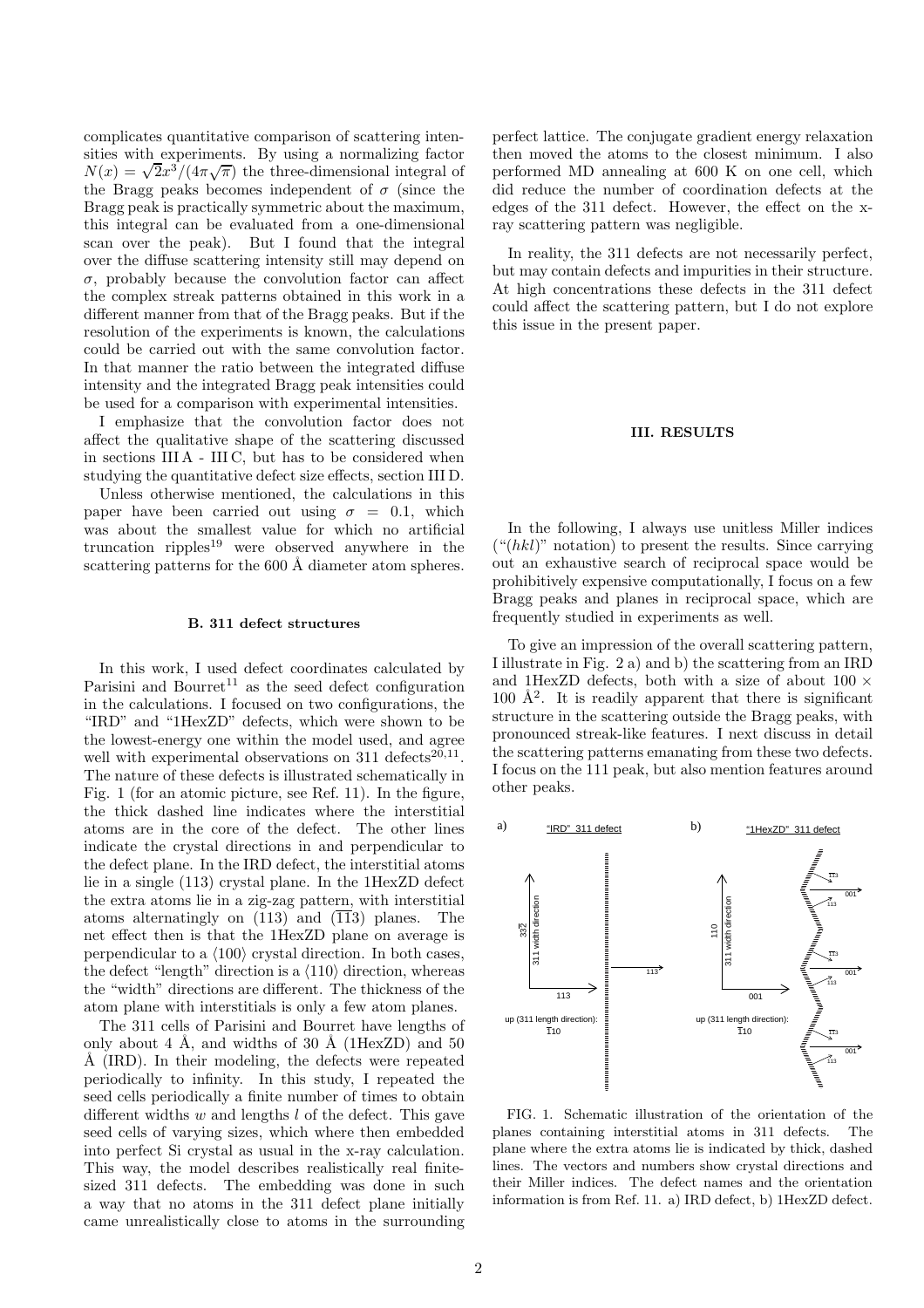

FIG. 2. X-ray scattering pattern of 311 defects of width  $100 \text{ Å}$  and length  $100 \text{ Å}$ . The lines are iso-intensity curves, so that 2 curves indicate a difference of one order of magnitude in scattering intensity. The figure shows the plane spanned by the [110] and [001] crystal directions. Also indicated by arrows and numbers are the locations of Bragg peaks. a) IRD defect, b) 1HexZD defect.

Figure 3 a) illustrates the X-ray scattering near the 111 Bragg peak for the IRD defect with a width and length of almost exactly 100 Å. There are two strong streaks emanating from the 111 Bragg peak, one in the [113] direction, the other in the [113] direction. The reason to the presence of these streaks can be understood by comparing with the x-ray scattering from stacking faults in Si. In an interstitial-like stacking fault, the fault plane produces a discontinuity in the lattice in a [111] direction. This is experimentally known to produce streaks in the x-ray scattering pattern in  $\langle 111 \rangle$  directions, a feature which is correctly reproduced by numerical models and our simulations<sup>6,8</sup>. This can be understood as an analogical effect to the "crystal truncation rods" produced by surfaces, where there also is a discontinuity in the lattice<sup>21</sup>. Moreover, the streaks from stacking faults can be asymmetric, i.e. the streak in the  $\langle 111 \rangle$ need not equal that in the  $\langle \overline{111} \rangle$  direction<sup>8</sup>. In the IRD configuration there is a discontinuity in the lattice in a {311} plane (see Fig. 1 a). Hence both the origin of the asymmetric  $\langle 113 \rangle$  streaks, and their asymmetry, can be understood with analogy to the production of the streaks from stacking faults.

There also seem to be weak, secondary streaks outside the Bragg peak, and repetitive weak peaks in the 111 direction off from the 111 Bragg peaks. However, since these would probably be difficult to detect experimentally due to their low intensity, I do not analyze them in more detail. Moreover, for the weakest features visible in the patterns I can not rule out that numerical problems affect the results. But all the patterns discussed in the text have been verified not to be due to numerical inaccuracies.

I also observed similar  $\langle 113 \rangle$  streaks emanating from other Bragg peaks. The 220 peak was observed to have streaks in all  $\langle 113 \rangle$  directions lying in the plane spanned by the [001] and [110] directions, whereas the 311 peak itself did not have very well-defined streaks, at least for this small 311 defects.

### B. 1HexZD

Figure 3 b) illustrates the X-ray scattering around the 111 peak for the 1HexZD configuration with a width of 92 Å and length of almost exactly 100 Å. Several interesting features in the scattering pattern are evident from the figure. First, there is a strong streak emanating from the 111 peak in the  $[001]$  and  $[00\overline{1}]$  directions. Similarly to the IRD defect, the reason for the existence for this streak can be understood by considering Fig. 1 b). The average plane of the 1HexZD defect is a  $\langle 100 \rangle$  direction, and hence the discontinuity of the crystal in this direction can give rise to a streak, as for the IRD 311 defect and the stacking fault<sup>6</sup>. There are no visible streaks in  $\langle 311 \rangle$ directions in this case. Although these directions do play a role in the zig-zag pattern of the 1HexZD defect, the distance between two segments in the zig-zag pattern is so short (about  $15 \text{ Å}$ ) that the possible streak effect appears to cancel efficiently.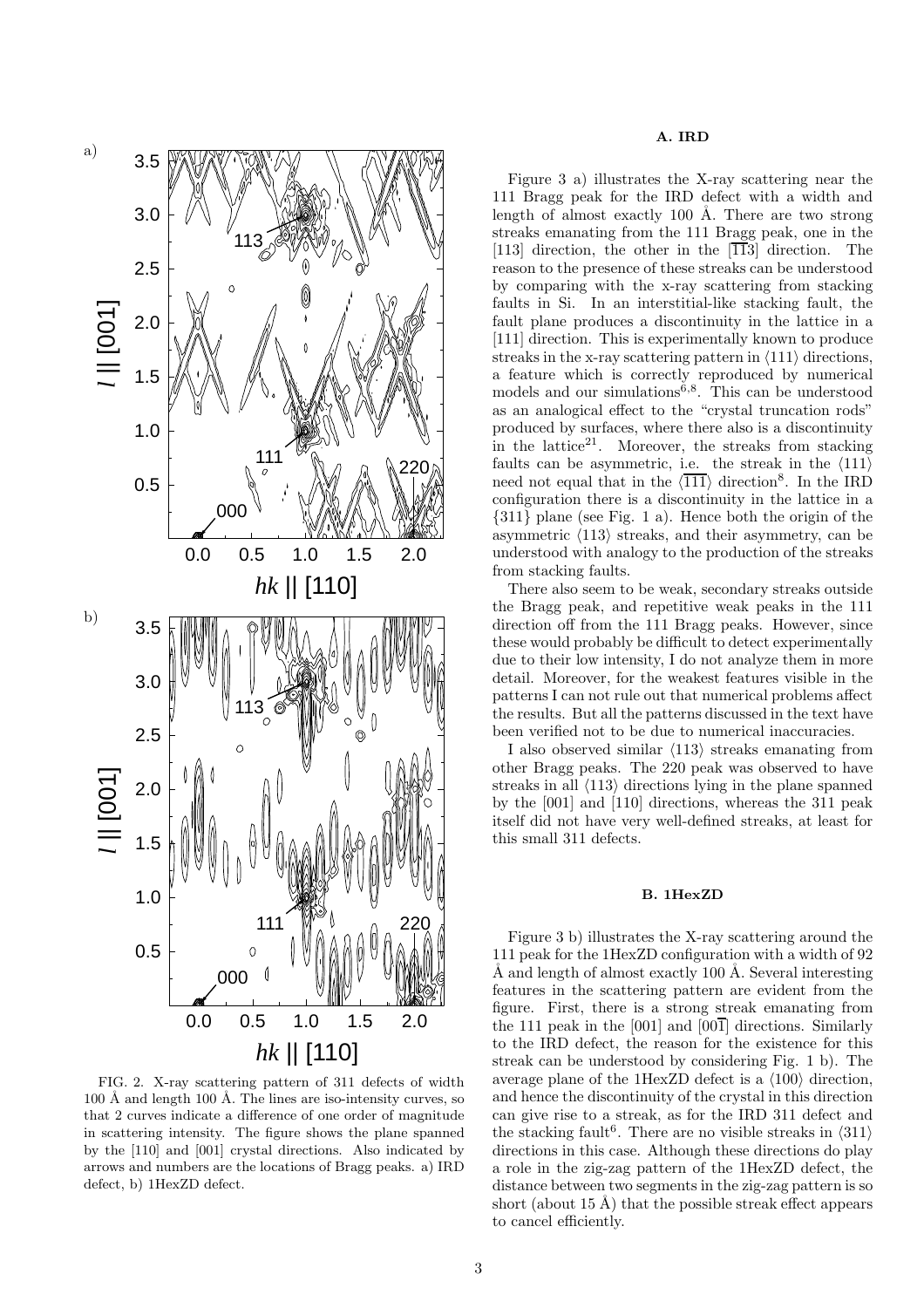

FIG. 3. X-ray scattering pattern of 311 defects of width 100 Å and length 100 Å around the 111 Bragg peak. The lines are iso-intensity curves, so that 2 curves indicate a difference of one order of magnitude in scattering intensity. The figure shows the plane spanned by the [110] (x axis in figure) and [001] (y axis) crystal directions. Also indicated by thick lines are the directions of the main streaks, as well as the scan directions giving the defect widths. a) IRD defect, b) 1HexZD defect.

Secondly, there seem to be weaker streaks also in the 001 direction, parallel to the main streak but separated from it by about  $0.21 \frac{1}{\text{A}}$  along [110] in reciprocal space. I believe this is due to the regular repetition of the zigzag pattern in the [110] direction of the defect (cf. Fig. 1 b)). The distance between the streaks corresponds to a distance of  $2\pi/(0.21 \frac{1}{\text{A}}) = 30 \text{ Å}$ , which matches almost perfectly the repetition distance of  $31 \text{ Å}$  in the atomic configuration. Moreover, these secondary streaks are not visible in simulation of zig-zag defects with no repetition of the pattern.

Several other peaks also had streaks in some {001} direction. The 311 peak had a strong streak in the [001] direction, see Fig. 2 b), as did the 333 peak. The 220 peak has streaks in both the  $[001]$  and  $[00\overline{1}]$  directions.

Similarly to the IRD defect, the Bragg peaks of the 1HexZD defect cells also have secondary peaks along the 111 direction, but these are again weaker in intensity than the streaks.

### C. Scattering around (1.3 1.3 0)

I also observe a local maximum around (1.25 1.25 0)  $(1.3 \t1.3 \t0)$  in reciprocal space for both types of 311 defects (see Fig. 2). This peak is very close to the peak at about (1.2 1.2 0) observed in electron diffraction experiments, which has been recognized as the (0002) hexagonal Bragg peak due to a single layer of hexagonal silicon at the center of the defect<sup>20</sup>. It appears that the peak I observe is slightly higher in reciprocal space, which is likely to be related to compressive strain in the core of the defect. Since the experimental peak is lower, it appears the atomistic model overestimates this strain.

The shape of the scattering is quite different for the two types of defects, see Fig. 4, so in principle this region of reciprocal space could also be used to distinguish between the two types of defects. Even if the fine structure can not be measured, this region may be useful for detecting whether any 311 defects are present in the sample.



FIG. 4. X-ray scattering pattern of 311 defects of width 100 Å and length 100 Å around  $(1.3 1.3 0)$  in reciprocal space. The lines are iso-intensity curves, so that 4 curves indicate a difference of one order of magnitude in scattering intensity. The figure shows the plane spanned by the [110] (x axis in figure) and [001] (y axis) crystal directions. a) IRD defect, b) 1HexZD defect.

### D. Defect width and length effects

I also performed systematic simulations of IRD and 1HexZD defects of sizes ranging from 30 Å to 150 Å in width and length to examine size effects on the scattering.

For the IRD defect, I found that the width of the  $\langle 311 \rangle$ streaks is related to the width and length of the defect according to the crystal direction. To be specific, the IRD defect width direction  $[33\overline{2}]$  is reflected in the width of the [113] streak along the  $\overline{332}$  direction in reciprocal space. Similarly, the width of the streak in the  $[110]$  direction is proportional to the length of the defect, which is the  $\overline{110}$ direction. The same dependence was found for 1HexZD for the [001] streaks in directions corresponding to the defect width and length.

A similar size dependence has been previously reported for stacking faults<sup>8</sup>, but this dependence was on the average radius of the defect only and did not distinguish between defect length and width. In the stacking fault work, the streak width in reciprocal space was derived to be simply proportional to the inverse of the defect size in real space. Hence I use the same functional form for the 311 defects.

I first discuss in detail the defect widths. The width dependence is illustrated in Fig. 5 a) for the IRD defect. It shows a cross-sectional scan along the  $[33\overline{2}]$  direction through the [113] streak emanating from the 111 Bragg peaks. The direction of this scan is illustrated in Fig. 3 a). The x axis is given as the unitless distance from (1.1 1.1 1.3) in reciprocal  $(hkl)$  space. It is readily apparent that the streak width is independent of the defect length  $l$ , but clearly dependent on the defect width  $w$ . The inset shows the full width at half maximum (fwhm) of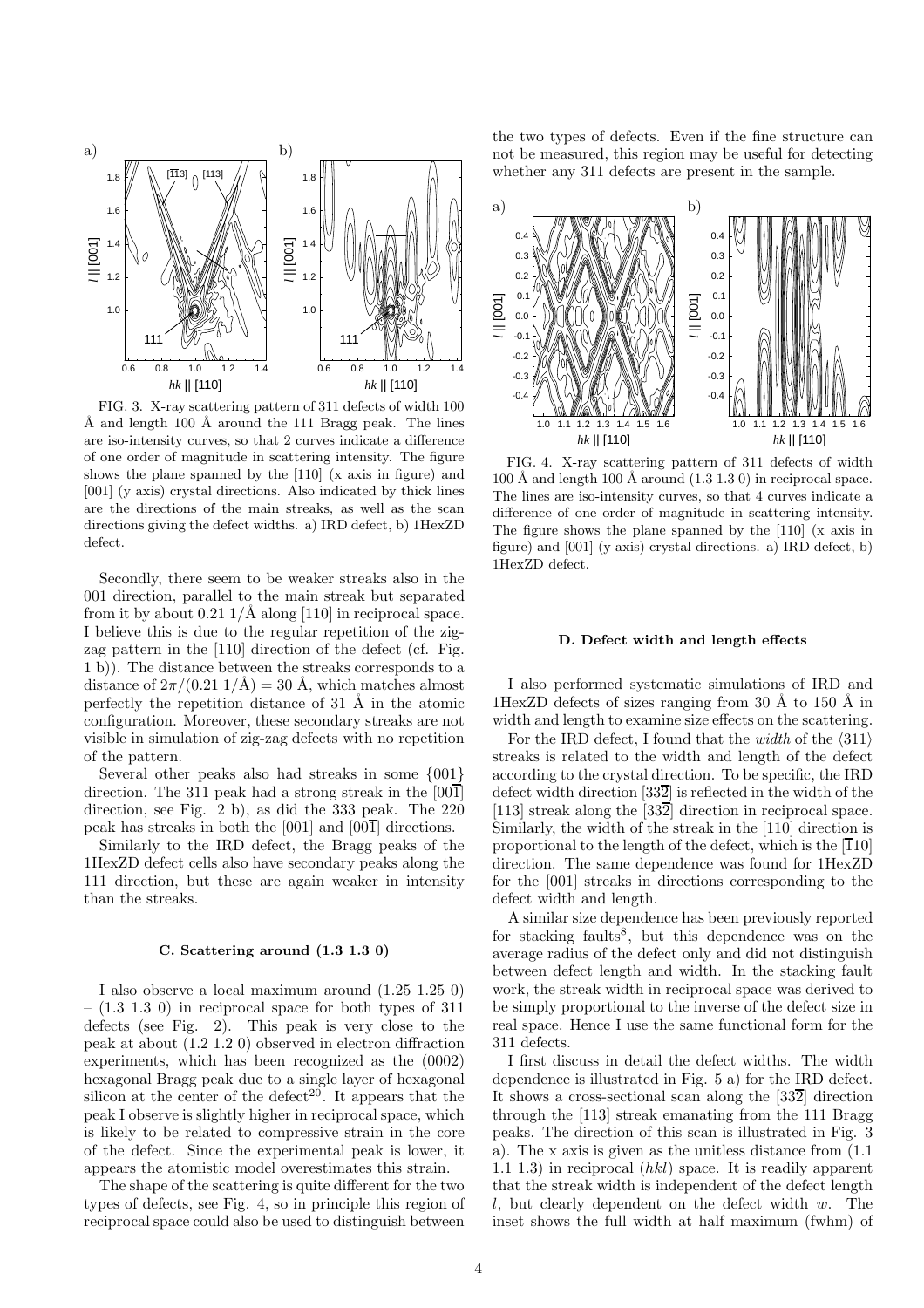the streaks as a function of the defect width. The line is fwhm = 4.96 Å/w. Because of the good quality of the fit, it is plausible that this equation can be used to estimate the widths of even much larger IRD-like 311 defects.

The same process was repeated for the 1HexZD defect with a scan along [110] through the streak, centered at  $(1.0 1.0 1.45)$ , see Fig. 5 b). The direction of this scan is illustrated in Fig. 3 b). Again the streak width is proportional to the defect width, although for the smallest defects there is some variation, probably due to overlap with other features in the scattering. The fit in the inset gives my best fit of fwhm  $= 4.0 \text{ Å}/w$ , which does describe quite well the defects with width larger than 30  $\AA$ .



FIG. 5. Dependence of the streak width on the width of 311 defects. The maximum in the scattering intensity is normalized to 1 to allow for easy comparison of the widths. The insets show the fwhm of the intensity peak as a function of the defect width for all the defects studied. a) IRD defect, b) 1HexZD defect.



FIG. 6. Dependence of the streak width on the length of 311 defects. The maximum in the scattering intensity is normalized to 1 to allow for easy comparison of the widths. The inset shows the fwhm of the intensity peak as a function of the defect length for all the defects studied. a) IRD defect, b) 1HexZD defect.

The length of the defects behaves very similarly, see Fig. 6. Now the scan is in the  $\overline{110}$  direction for both defects (out of the plane in Fig. 3, and the functional dependence found is fwhm = 4.81 Å/l for the IRD defect, and 4.8  $\AA/l$  for the 1HexZD defect. The fit is again very good for the IRD defect, but somewhat poorer for the 1HexZD defect.

I did not report the statistical uncertainty of the fits because the main source of uncertainty here is systematic errors the  $\sigma$  convolution factor. The influence of the  $\sigma$ factor was assessed by repeating some of the calculations described above as a function of  $\sigma$ , for  $\sigma$  values in the range 0.05 – 0.30. These tests showed that both the width and the length do depend on sigma, but in a fairly smooth manner, enabling interpolation or extrapolation to any value of  $\sigma \lesssim 0.3$ . I estimated that for  $\sigma \lesssim 0.10$  (the range likely to be relevant for experiments) the effect is not more than roughly 30 %. Hence the size dependencies presented above are valid for a first estimate of defect size. A more accurate estimate can obtained by carrying out the modeling for a  $\sigma$  value corresponding to the experimental resolution of a given set of experiments.

As an aside, I note that for stacking faults we have previously found the dependence fwhm =  $6.8 \text{ Å/diameter}^6$ ,